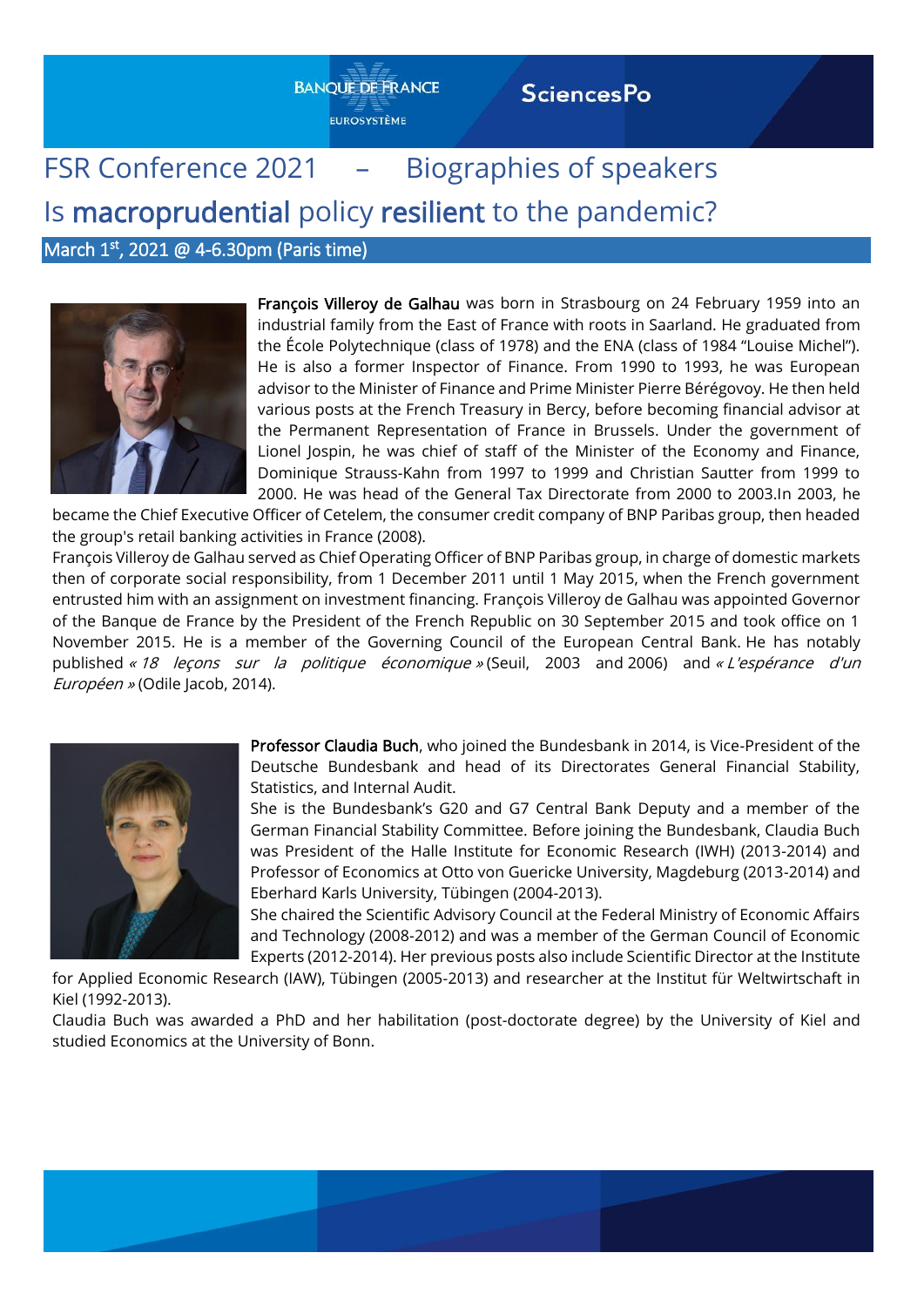



Luis de Guindos is Vice-President of the European Central Bank since 1 June 2018. In this capacity, he is also a member of the Executive Board, the Governing Council and General Council of the European Central Bank.

He was Minister of Economy, Industry and Competitiveness (2016-2018) and Minister of Economy and Competitiveness (2011-2016). He was Secretary of State for Economic Affairs and member of the Economic and Financial Committee of the EU (2002-2004,). Prior to that, he was Secretary General for Economic and Competition Policy (2000-2002) and Director General (1996-2000).

Mr de Guindos was Head of Financial Services (2008-2009) at PricewaterhouseCoopers and Director at IE Business School and PwC Center for the Finance Sector (2010-2011). He was Chief Executive Officer Iberia at Lehman Brothers and Chief Executive Officer at Nomura Securities (2006-2008).

He graduated with honours in BSc in Economics from Colegio Universitario de Estudios Financieros (CUNEF) in Spain (1982) and graduated as State Economist and Trade Expert (1984).



Gabriel Makhlouf took up his position as Governor of the Central Bank of Ireland on 1 September 2019. He chairs the Central Bank Commission, is a member of the Governing Council of the European Central Bank, a member of the European Systemic Risk Board, and is Ireland's Alternate Governor at the International Monetary Fund.

Before joining the Central Bank Gabriel was Secretary to the New Zealand Treasury and the Government's chief economic and financial adviser from 2011 to 2019. During his time as Secretary, he led reviews of New Zealand's three macroeconomic pillars (monetary, financial stability and fiscal policy) and the development of a new framework for the development of economic and public

policy focused on intergenerational wellbeing. In addition Gabriel was New Zealand's Alternate Governor at the World Bank, Asian Infrastructure Investment Bank, Asian Development Bank and the European Bank for Reconstruction and Development. He was also co-chair of the Trans-Tasman Banking Council.

Previously Gabriel worked in the UK civil service where his roles ranged from policy on domestic and international tax issues through to large-scale operational delivery. He has also chaired the OECD's Committee on Fiscal Affairs and was responsible for the UK's Government Banking Service.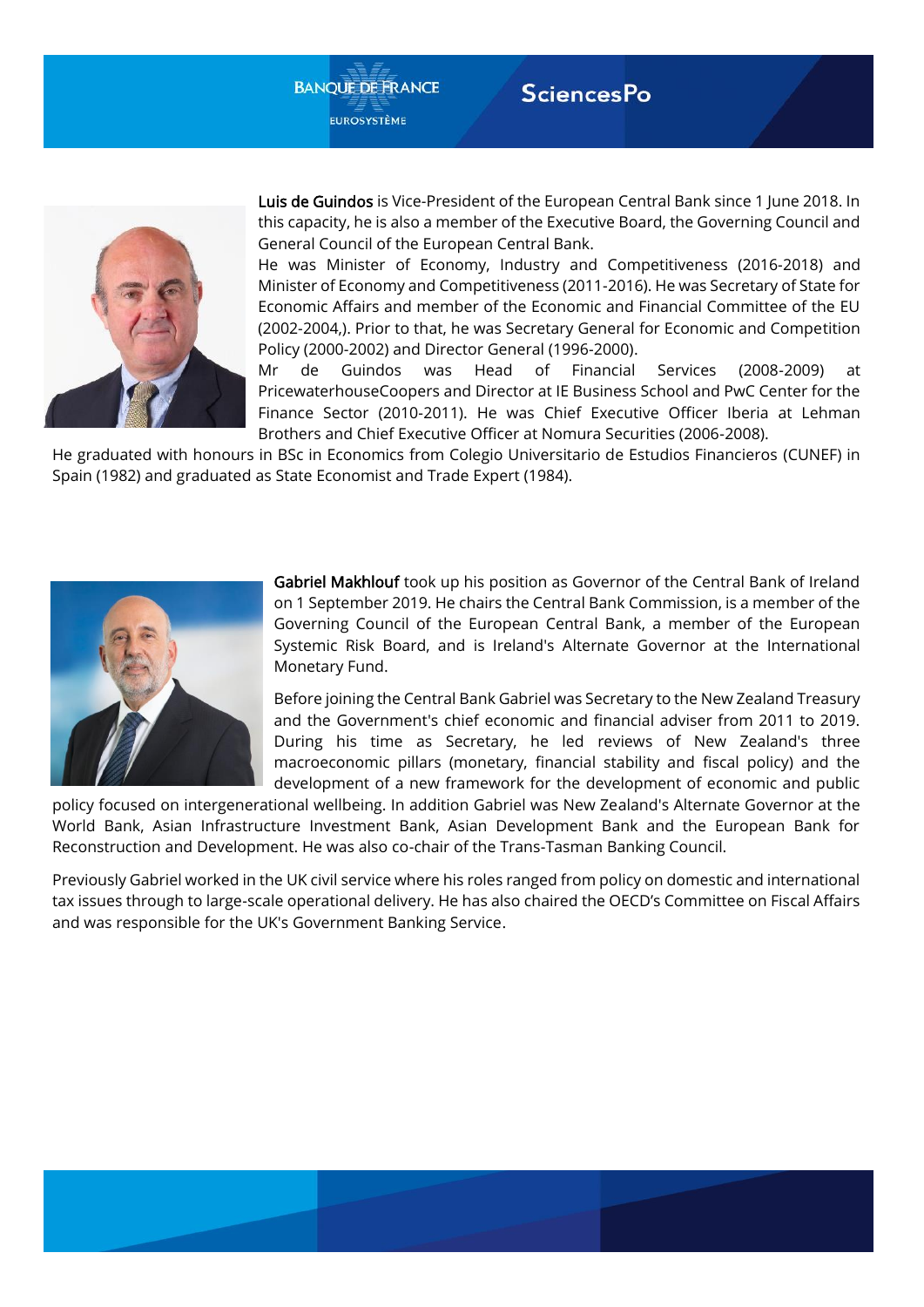#### **BANOUE DE FRANCE EUROSYSTÈME**

#### **SciencesPo**



Linda Goldberg is a Senior Vice President at the Federal Reserve Bank of New York. Linda's main areas of expertise are global banking, international capital flows, and the international roles of currencies. Linda is the co-chair of the International Banking Research Network, Bank for International Settlements Technical Advisor, CEPR Distinguished Fellow, and an NBER Research Associate. Linda is co-editor of the *International Journal of Central Banking* and on editorial boards of the *Journal* of Financial Intermediation and Journal of Financial Services Research. She also is on board of the Central Banking Economic Research Association, advisory board of the Academic Female Finance Committee of the American Finance Association, and is the President of the Association of Princeton Graduate Alumni. Linda previously engaged with the World Economic Forum, including as chair and vice chair of the Council on Global Economic Imbalances. Linda has a PhD in Economics from

Princeton University, and a B.A. in Mathematics and Economics from Queens College CUNY, where she graduated Phi Beta Kappa and Summa Cum Laude.



Richard Portes, Professor of Economics at London Business School, is Founder and Honorary President of the Centre for Economic Policy Research (CEPR) and Co-Founder of *Economic Policy*. He is an elected Fellow of the Econometric Society and of the British Academy. He is a member of the General Board of the European Systemic Risk Board, Chair of the ESRB's Advisory Scientific Committee, and Co-Chair of the ESRB's Joint Expert Group on Non-bank Financial Intermediation. He is a founder member of the Bellagio Group on the International Economy. He is an Academic Director of the AQR Asset Management Institute at LBS. Professor Portes was a Rhodes Scholar, then an Official Fellow of Balliol College, Oxford (of which he is now an Honorary Fellow). He holds three honorary doctorates. He has written extensively on globalisation, sovereign borrowing and debt, European monetary

issues, European financial markets, macroprudential regulation, and international capital flows. Professor Portes was decorated CBE in the 2003 New Year's Honours.



Hyun Song Shin took up the position of Economic Adviser and Head of Research at the BIS on 1 May 2014. Before joining the BIS, Mr Shin was the Hughes-Rogers Professor of Economics at Princeton University. In 2010, on leave from Princeton, he served as Senior Adviser to the Korean president, taking a leading role in formulating financial stability policy in Korea and developing the agenda for the G20 during Korea's presidency. From 2000 to 2005, he was Professor of Finance at the London School of Economics. He holds a DPhil and MPhil in Economics from Oxford University (Nuffield College) and a BA in Philosophy, Politics and Economics from the same university.